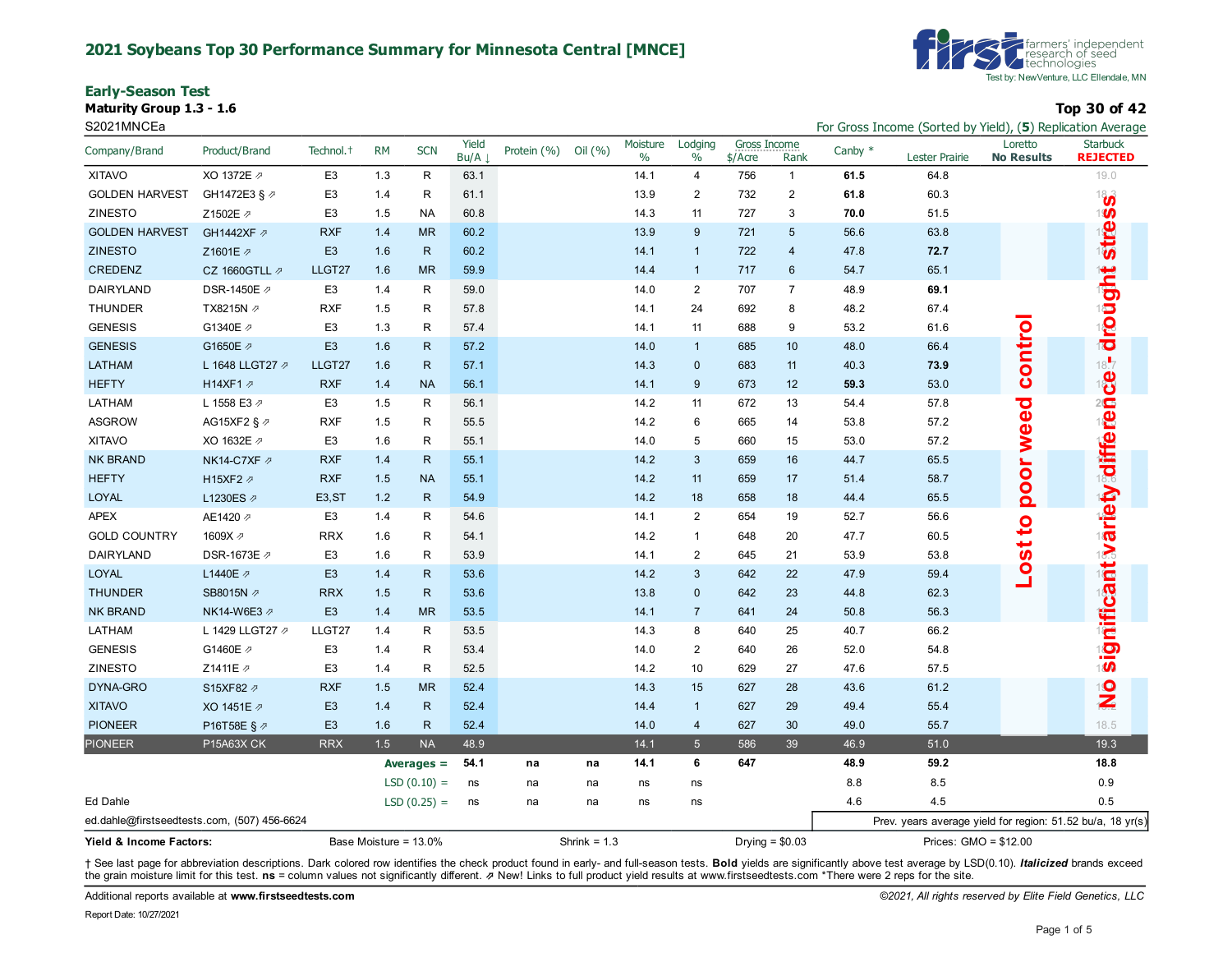#### **2021 Soybeans Top 30 Performance Summary for Minnesota Central [MNCE]**

**Full-Season Test**

**Maturity Group 1.7 - 2.0 Top 30 of 54**



S2021MNCEb For Gross Income (Sorted by Yield), (**6**) Replication Average

| Company/Brand                               | Product/Brand            | Technol. <sup>+</sup> | <b>RM</b> | <b>SCN</b>    | Yield<br>Bu/A | Protein (%)    | Oil (%) | Moisture<br>$\%$ | Lodging<br>$\frac{0}{0}$ | <b>Gross Income</b><br>\$/Acre | Rank             | Canby                 | Lester Prairie                                             | Loretto<br><b>No Results</b> | <b>Starbuck</b><br><b>REJECTED</b> |
|---------------------------------------------|--------------------------|-----------------------|-----------|---------------|---------------|----------------|---------|------------------|--------------------------|--------------------------------|------------------|-----------------------|------------------------------------------------------------|------------------------------|------------------------------------|
| <b>GOLDEN HARVEST</b>                       | GH1802E3 2               | E <sub>3</sub>        | 1.8       | R             | 71.3          |                |         | 14.5             | 8                        | 853                            | $\mathbf{1}$     | 81.9                  | 60.7                                                       |                              | 18.5                               |
| <b>GENESIS</b>                              | G1760E 2                 | E <sub>3</sub>        | 1.7       | R             | 67.7          |                |         | 14.5             | 16                       | 809                            | 2                | 81.9                  | 53.5                                                       |                              | 193                                |
| <b>GENESIS</b>                              | G1960E /                 | E <sub>3</sub>        | 1.9       | R             | 65.4          |                |         | 14.6             | 26                       | 782                            | 3                | 80.3                  | 50.6                                                       |                              | 180                                |
| <b>THUNDER</b>                              | TE7218N 2                | E <sub>3</sub>        | 1.8       | $\mathsf{R}$  | 64.6          |                |         | 14.4             | 14                       | 773                            | $\overline{4}$   | 59.5                  | 69.7                                                       |                              | <b>stre</b>                        |
| DYNA-GRO                                    | S17XF02 2                | <b>RXF</b>            | 1.7       | <b>MR</b>     | 64.1          |                |         | 14.4             | 3                        | 766                            | $\sqrt{5}$       | 59.2                  | 68.9                                                       |                              |                                    |
| <b>NK BRAND</b>                             | NK17-M2XF ∂              | <b>RXF</b>            | 1.7       | $\mathsf{R}$  | 63.4          |                |         | 14.3             | 3                        | 759                            | $\boldsymbol{6}$ | 58.9                  | 67.8                                                       |                              |                                    |
| <b>NK BRAND</b>                             | NK18-J7E3 § ⊅            | E <sub>3</sub>        | 1.8       | <b>MR</b>     | 62.1          |                |         | 14.1             | 6                        | 744                            | $\overline{7}$   | 64.9                  | 59.3                                                       |                              | drought                            |
| LOYAL                                       | L2040E 2                 | E <sub>3</sub>        | 2.0       | R             | 61.6          |                |         | 14.4             | 12                       | 737                            | 8                | 64.6                  | 58.6                                                       |                              |                                    |
| <b>XITAVO</b>                               | XO 1822E 2               | E <sub>3</sub>        | 1.8       | R             | 61.0          |                |         | 14.3             | 19                       | 730                            | 9                | 60.9                  | 61.0                                                       |                              |                                    |
| <b>ZINESTO</b>                              | Z1702E 2                 | E <sub>3</sub>        | 1.7       | <b>NA</b>     | 60.4          |                |         | 14.5             | 23                       | 723                            | 10               | 66.3                  | 54.6                                                       | contro                       |                                    |
| <b>APEX</b>                                 | AE1720 2                 | E <sub>3</sub>        | 1.7       | $\mathsf{R}$  | 59.5          |                |         | 14.5             | 18                       | 711                            | 11               | 63.8                  | 55.1                                                       |                              | 18.8<br>18                         |
| <b>ZINESTO</b>                              | Z1802E 2                 | E <sub>3</sub>        | 1.8       | <b>NA</b>     | 59.2          |                |         | 14.7             | 26                       | 707                            | 12               | 61.4                  | 56.9                                                       |                              |                                    |
| <b>DAHLMAN</b>                              | 1117E3N GC 2             | E <sub>3</sub>        | 1.7       | R             | 58.9          |                |         | 14.5             | $\mathbf{1}$             | 704                            | 13               | 55.0                  | 62.7                                                       |                              |                                    |
| FEDERAL                                     | F1909N 2                 | LLGT27                | 1.9       | R             | 58.6          |                |         | 14.4             | $\mathbf{1}$             | 701                            | 14               | 59.5                  | 57.7                                                       |                              |                                    |
| <b>ZINESTO</b>                              | Z1902E 2                 | E <sub>3</sub>        | 1.9       | <b>NA</b>     | 58.5          |                |         | 14.4             | 20                       | 701                            | 15               | 60.6                  | 56.5                                                       | weed                         |                                    |
| <b>DAIRYLAND</b>                            | DSR-1707E 2              | E <sub>3</sub>        | 1.7       | $\mathsf{R}$  | 58.5          |                |         | 14.4             | $\mathbf{3}$             | 700                            | 16               | 62.0                  | 55.0                                                       |                              |                                    |
| <b>HEFTY</b>                                | H17XF1 a                 | <b>RXF</b>            | 1.7       | <b>NA</b>     | 58.3          |                |         | 14.5             | 8                        | 698                            | 17               | 65.4                  | 51.3                                                       | <b>OOL</b>                   |                                    |
| DYNA-GRO                                    | S18EN52 2                | E <sub>3</sub>        | 1.8       | <b>MR</b>     | 58.2          |                |         | 14.5             | 15                       | 696                            | 18               | 60.6                  | 55.8                                                       | $\bar{\mathbf{o}}$           | s ig nifica nt warie ty differe n  |
| <b>XITAVO</b>                               | XO 1761E 2               | E <sub>3</sub>        | 1.7       | R             | 57.7          |                |         | 14.6             | 11                       | 690                            | 19               | 56.4                  | 58.9                                                       | $\overline{a}$               |                                    |
| LATHAM                                      | L 1784 XF 2              | <b>RXF</b>            | 1.7       | R             | 57.4          |                |         | 14.6             | $\overline{2}$           | 686                            | 21               | 62.9                  | 51.8                                                       |                              |                                    |
| <b>DAHLMAN</b>                              | 7220XF GC 2              | <b>RXF</b>            | 2.0       | <b>NA</b>     | 57.2          |                |         | 14.5             | 4                        | 684                            | 22               | 52.0                  | 62.4                                                       | $\tilde{g}$                  |                                    |
| DYNA-GRO                                    | S19EN21 2                | E <sub>3</sub>        | 1.9       | $\mathsf{R}$  | 56.8          |                |         | 14.5             | 9                        | 681                            | 23               | 53.1                  | 60.6                                                       | q                            |                                    |
| <b>PIONEER</b>                              | P18A33X § 2              | <b>RRX</b>            | 1.8       | <b>NA</b>     | 56.8          |                |         | 14.4             | 6                        | 680                            | 24               | 57.6                  | 56.0                                                       |                              |                                    |
| <b>GENESIS</b>                              | G2060E /                 | E <sub>3</sub>        | 2.0       | $\mathsf{R}$  | 56.7          |                |         | 14.6             | 21                       | 679                            | 25               | 57.5                  | 56.0                                                       |                              |                                    |
| LATHAM                                      | L 1948 R2X $\varnothing$ | <b>RRX</b>            | 1.9       | R             | 56.4          |                |         | 14.3             | 3                        | 675                            | 26               | 53.6                  | 59.2                                                       |                              |                                    |
| LG SEEDS                                    | LGS2025XF GC 2           | <b>RXF</b>            | 2.0       | R             | 56.0          |                |         | 14.7             | $\overline{2}$           | 671                            | 27               | 56.0                  | 56.1                                                       |                              |                                    |
| LG SEEDS                                    | LGS1769XF GC 2           | <b>RXF</b>            | 1.7       | R             | 55.9          |                |         | 14.4             | 5                        | 669                            | 28               | 54.9                  | 56.9                                                       |                              |                                    |
| <b>NK BRAND</b>                             | NK19-C8XF Ø              | <b>RXF</b>            | 1.9       | $\mathsf{R}$  | 55.9          |                |         | 14.9             | 44                       | 668                            | 29               | 58.8                  | 53.0                                                       |                              | $\frac{1}{2}$                      |
| <b>APEX</b>                                 | AE2020 2                 | E <sub>3</sub>        | 2.0       | $\mathsf{R}$  | 55.8          |                |         | 14.6             | 32                       | 667                            | 30               | 61.7                  | 49.8                                                       |                              |                                    |
| <b>DAIRYLAND</b>                            | DSR-2040E 2              | E <sub>3</sub>        | 2.0       | $\mathsf{R}$  | 55.5          |                |         | 14.4             | 5                        | 665                            | 31               | 48.9                  | 62.1                                                       |                              | 18.9                               |
| <b>PIONEER</b>                              | P15A63X CK               | <b>RRX</b>            | 1.5       | <b>NA</b>     | 57.5          |                |         | 14.6             | 20                       | 688                            | 20               | 51.6                  | 63.4                                                       |                              | 18.8                               |
|                                             |                          |                       |           | Averages $=$  | 56.9          | na             | na      | 14.9             | 15                       | 680                            |                  | 58.1                  | 55.3                                                       |                              | 18.9                               |
|                                             |                          |                       |           | $LSD(0.10) =$ | ns            | na             | na      | ns               | 16                       |                                |                  | 7.6                   | 8.1                                                        |                              | 0.9                                |
| Ed Dahle                                    |                          |                       |           | $LSD(0.25) =$ | ns            | na             | na      | ns               | 8                        |                                |                  | 4.0                   | 4.3                                                        |                              | 0.5                                |
| ed.dahle@firstseedtests.com, (507) 456-6624 |                          |                       |           |               |               |                |         |                  |                          |                                |                  |                       | Prev. years average yield for region: 51.52 bu/a, 18 yr(s) |                              |                                    |
| Yield & Income Factors:                     |                          | Base Moisture = 13.0% |           |               |               | Shrink = $1.3$ |         |                  |                          | Drying = $$0.03$               |                  | Prices: GMO = \$12.00 |                                                            |                              |                                    |

+ See last page for abbreviation descriptions. Dark colored row identifies the check product found in early- and full-season tests. Bold yields are significantly above test average by LSD(0.10). Italicized brands exceed the grain moisture limit for this test. **ns** = column values not significantly different. ⇗ New! Links to full product yield results at www.firstseedtests.com \*There were 2 reps for the site.

Additional reports available at **[www.firstseedtests.com](https://www.firstseedtests.com)** *©2021, All rights reserved by Elite Field Genetics, LLC*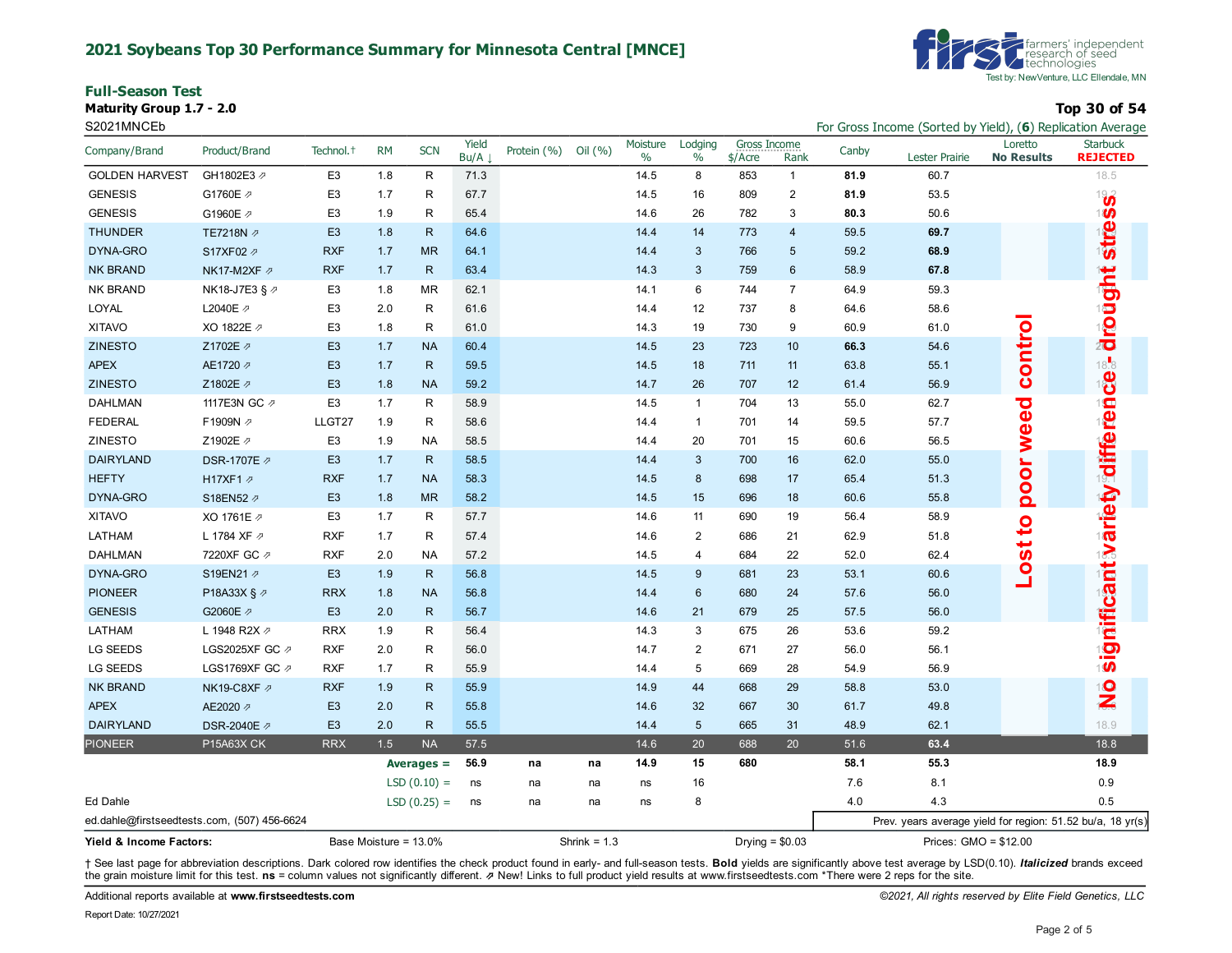

# **Early-Season Test Products (42 Total)**

| Company/Brand       | <b>Product/Brand</b> | <b>Technology</b> | <b>SCN</b>               | <b>RM</b> | <b>Seed Treat.</b> |
|---------------------|----------------------|-------------------|--------------------------|-----------|--------------------|
| Apex                | AE1410               | E <sub>3</sub>    | R.                       | 1.4       | CMBV, SA           |
| Apex                | AE1420               | E <sub>3</sub>    | $\mathsf R$              | 1.4       | CMBV, SA           |
| Apex                | AE1520               | E <sub>3</sub>    | R                        | 1.5       | CMBV, SA           |
| Asgrow              | <b>AG15XF2 §</b>     | <b>RXF</b>        | $\overline{\mathsf{R}}$  | 1.5       | ACi, IL            |
| Credenz             | <b>CZ 1331GTLL</b>   | LLGT27            | R                        | 1.3       | PV, IL, OB         |
| Credenz             | CZ 1660GTLL          | LLGT27            | <b>MR</b>                | 1.6       | PV, IL, OB         |
| Dairyland           | <b>DSR-1318E</b>     | E <sub>3</sub>    | $\mathsf{R}$             | 1.3       | Lum, IL            |
| Dairyland           | <b>DSR-1450E</b>     | E <sub>3</sub>    | $\mathsf R$              | 1.4       | Lum, IL            |
| Dairyland           | <b>DSR-1673E</b>     | E <sub>3</sub>    | R                        | 1.6       | Lum, IL            |
| Dyna-Gro            | S15XF82              | <b>RXF</b>        | $\overline{\text{MR}}$   | 1.5       | EQV, SA            |
| Genesis             | G1340E               | E <sub>3</sub>    | $\mathsf{R}$             | 1.3       | CMBV, SA           |
| Genesis             | G1460E               | E3                | R                        | 1.4       | CMBV, SA           |
| Genesis             | G1560E               | E <sub>3</sub>    | ${\sf R}$                | 1.5       | CMBV, SA           |
| Genesis             | G1650E               | E <sub>3</sub>    | R                        | 1.6       | CMBV, SA           |
| <b>Gold Country</b> | 1609X                | <b>RRX</b>        | ${\sf R}$                | 1.6       | ACi, IL            |
| Golden Harvest      | <b>GH1442XF</b>      | <b>RXF</b>        | $\overline{\mathsf{MR}}$ | 1.4       | CMBV, SA           |
| Golden Harvest      | GH1472E3 §           | E <sub>3</sub>    | R                        | 1.4       | CMBV, SA           |
| Hefty               | H13XF1               | <b>RXF</b>        | <b>NA</b>                | 1.3       | DST4,SA            |
| Hefty               | H14XF1               | <b>RXF</b>        | $\overline{\mathsf{NA}}$ | 1.4       | DST4,SA            |
| Hefty               | <b>H15XF2</b>        | <b>RXF</b>        | <b>NA</b>                | 1.5       | DST4,SA            |
| Hefty               | H16XF2               | <b>RXF</b>        | <b>NA</b>                | 1.6       | DST4,SA            |
| Latham              | L 1383 XF            | <b>RXF</b>        | $\mathsf{R}$             | 1.3       | SS+, SA            |
| Latham              | L 1429 LLGT27        | LLGT27            | ${\sf R}$                | 1.4       | SS+, SA            |
| Latham              | L 1558 E3            | E <sub>3</sub>    | $\mathsf R$              | 1.5       | SS+, SA            |
| Latham              | L 1648 LLGT27        | LLGT27            | $\mathsf R$              | 1.6       | $SS+$              |
| Loyal               | L1230ES              | E3,ST             | R                        | 1.2       | CMBV, SA           |
| Loyal               | L1440E               | E <sub>3</sub>    | R                        | 1.4       | CMBV, SA           |
| Loyal               | L1540E               | E3                | $\overline{R}$           | 1.5       | CMBV, SA           |
| <b>NK Brand</b>     | NK14-C7XF            | <b>RXF</b>        | $\mathsf R$              | 1.4       | CMBV, SA           |
| NK Brand            | NK14-W6E3            | E <sub>3</sub>    | <b>MR</b>                | 1.4       | CMBV, SA           |
| Pioneer             | P15A63X CK           | <b>RRX</b>        | NA                       | 1.5       | Untreated          |
| Pioneer             | P16T58E §            | E <sub>3</sub>    | $\mathsf R$              | 1.6       | Lum,Lu             |
| <b>Stine</b>        | 14EE01 §             | E3                | <b>MR</b>                | 1.4       | Treated            |
| Thunder             | SB8015N              | <b>RRX</b>        | $\mathsf R$              | 1.5       | AM                 |
| Thunder             | <b>TX8215N</b>       | <b>RXF</b>        | R                        | 1.5       | AM                 |
| Xitavo              | XO 1372E             | E <sub>3</sub>    | $\mathsf R$              | 1.3       | PV, IL, OB         |
| Xitavo              | XO 1451E             | E <sub>3</sub>    | $\overline{R}$           | 1.4       | PV, IL, OB         |
| Xitavo              | XO 1632E             | E <sub>3</sub>    | R                        | 1.6       | PV, IL, OB         |
| Zinesto             | Z1302E               | E <sub>3</sub>    | <b>NA</b>                | 1.3       | DST4,SA            |
| Zinesto             | Z1411E               | E <sub>3</sub>    | $\mathsf{R}$             | 1.4       | DST4,SA            |
| Zinesto             | Z1502E               | E <sub>3</sub>    | <b>NA</b>                | 1.5       | DST4,SA            |
| Zinesto             | Z1601E               | E <sub>3</sub>    | R                        | 1.6       | DST4,SA            |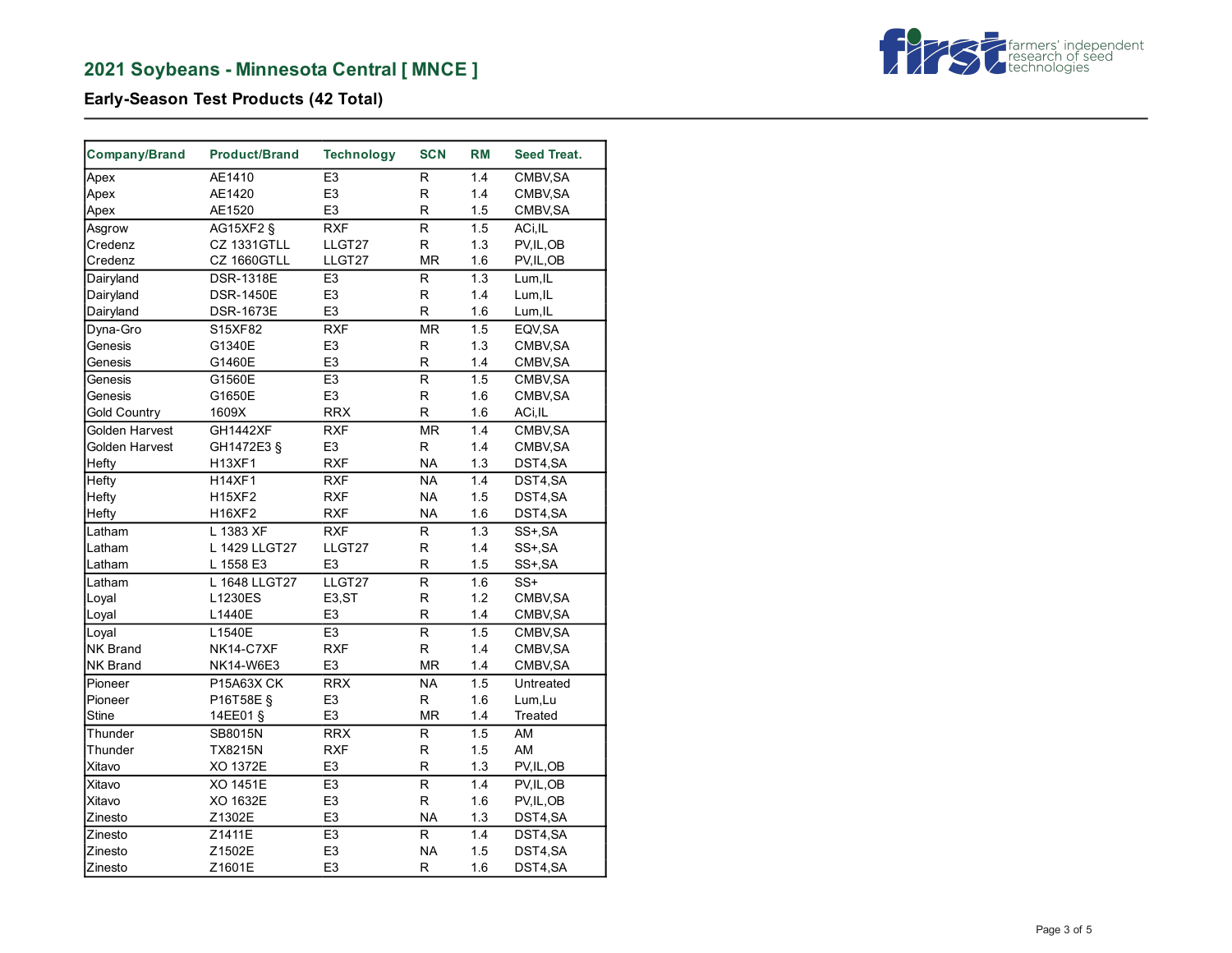

# **Full-Season Test Products (54 Total)**

| Company/Brand   | <b>Product/Brand</b> | <b>Technology</b> | <b>SCN</b>               | <b>RM</b> | Seed Treat. |
|-----------------|----------------------|-------------------|--------------------------|-----------|-------------|
| Apex            | AE1720               | E <sub>3</sub>    | R                        | 1.7       | CMBV, SA    |
| Apex            | AE1920               | E3                | $\mathsf R$              | 1.9       | CMBV, SA    |
| Apex            | AE1930               | E <sub>3</sub>    | R                        | 1.9       | CMBV, SA    |
| Apex            | AE2020               | E <sub>3</sub>    | $\mathsf R$              | 2.0       | CMBV, SA    |
| Asgrow          | AG18XF1 §            | <b>RXF</b>        | R                        | 1.8       | Untreated   |
| Asgrow          | AG20XF1 §            | RXF               | R                        | 2.0       | ACi,IL      |
| Dahlman         | 1117E3N GC           | E <sub>3</sub>    | $\overline{\mathsf{R}}$  | 1.7       | IS          |
| Dahlman         | 7220XF GC            | <b>RXF</b>        | <b>NA</b>                | 2.0       | IS          |
| Dairyland       | <b>DSR-1707E</b>     | E <sub>3</sub>    | R                        | 1.7       | Lum, IL     |
| Dairyland       | <b>DSR-1820E</b>     | E <sub>3</sub>    | $\overline{R}$           | 1.8       | Lum, IL     |
| Dairyland       | <b>DSR-2030E</b>     | E <sub>3</sub>    | $\mathsf R$              | 1.9       | Lum, IL     |
| Dairyland       | <b>DSR-2040E</b>     | E <sub>3</sub>    | $\mathsf R$              | 2.0       | Lum, IL     |
| Dyna-Gro        | S17XF02              | <b>RXF</b>        | MR                       | 1.7       | EQV, SA     |
| Dyna-Gro        | S18EN52              | E <sub>3</sub>    | <b>MR</b>                | 1.8       | EQV, SA     |
| Dyna-Gro        | S19EN21              | E <sub>3</sub>    | $\mathsf R$              | 1.9       | EQV, SA     |
| Federal         | F1909N               | LLGT27            | R                        | 1.9       | <b>MAG</b>  |
| Federal         | F1920N               | <b>RXF</b>        | R                        | 1.9       | MAG         |
| Genesis         | G1760E               | E <sub>3</sub>    | R                        | 1.7       | CMBV, SA    |
| Genesis         | G1960E               | E <sub>3</sub>    | R                        | 1.9       | CMBV, SA    |
| Genesis         | G1970E               | E <sub>3</sub>    | R                        | 1.9       | CMBV, SA    |
| Genesis         | G2060E               | E <sub>3</sub>    | R                        | 2.0       | CMBV, SA    |
| Golden Harvest  | GH1762XF §           | <b>RXF</b>        | $\overline{\mathsf{MR}}$ | 1.7       | CMBV, SA    |
| Golden Harvest  | GH1802E3             | E <sub>3</sub>    | ${\sf R}$                | 1.8       | CMBV, SA    |
| Hefty           | <b>H17XF1</b>        | <b>RXF</b>        | <b>NA</b>                | 1.7       | DST4,SA     |
| Hefty           | <b>H18XF2</b>        | <b>RXF</b>        | <b>NA</b>                | 1.8       | DST4,SA     |
| Hefty           | <b>H20XF1</b>        | <b>RXF</b>        | <b>NA</b>                | 2.0       | DST4,SA     |
| Hefty           | H20XF2               | <b>RXF</b>        | <b>NA</b>                | 2.0       | DST4,SA     |
| Latham          | L 1784 XF            | <b>RXF</b>        | $\overline{R}$           | 1.7       | SS+, SA     |
| Latham          | L 1948 R2X           | <b>RRX</b>        | R                        | 1.9       | SS+,SA      |
| Latham          | L 1995 E3            | E <sub>3</sub>    | $\mathsf R$              | 1.9       | SS+, SA     |
| Latham          | L 2049 E3            | E <sub>3</sub>    | $\mathsf R$              | 2.0       | SS+, SA     |
| <b>LG Seeds</b> | LGS1769XF GC         | <b>RXF</b>        | R                        | 1.7       | ACi, SA     |
| <b>LG Seeds</b> | LGS2025XF GC         | <b>RXF</b>        | R                        | 2.0       | ACi, SA     |
| Loyal           | L1740E               | E <sub>3</sub>    | $\overline{R}$           | 1.7       | CMBV, SA    |
| Loyal           | L1940E               | E <sub>3</sub>    | R                        | 1.9       | CMBV, SA    |
| Loyal           | L1950E               | E <sub>3</sub>    | R                        | 1.9       | CMBV, SA    |
| Loyal           | L2040E               | E <sub>3</sub>    | ${\sf R}$                | 2.0       | CMBV, SA    |
| <b>NK Brand</b> | NK17-M2XF            | <b>RXF</b>        | $\mathsf R$              | 1.7       | CMBV, SA    |
| NK Brand        | NK18-J7E3 §          | E <sub>3</sub>    | MR                       | 1.8       | CMBV, SA    |
| NK Brand        | NK19-C8XF            | <b>RXF</b>        | $\mathsf R$              | 1.9       | CMBV, SA    |
| Pioneer         | P15A63X CK           | <b>RRX</b>        | <b>NA</b>                | 1.5       | Untreated   |
| Pioneer         | P18A33X §            | <b>RRX</b>        | <b>NA</b>                | 1.8       | Lum,Lu      |

| <b>Company/Brand</b> | <b>Brand/Product</b> | <b>Technology</b> | <b>SCN</b> | <b>RM</b> | Seed Treat.      |
|----------------------|----------------------|-------------------|------------|-----------|------------------|
| <b>Pioneer</b>       | <b>P20T64E §</b>     | E <sub>3</sub>    | R          | 2.0       | Lum, Lu          |
| <b>Stine</b>         | 17EE32 §             | E <sub>3</sub>    | R          | 1.7       | <b>SFI</b>       |
| <b>Stine</b>         | 20EE23 §             | E <sub>3</sub>    | R          | 2.0       | Untreated        |
| Thunder              | <b>TE7218N</b>       | E <sub>3</sub>    | R          | 1.8       | AM               |
| Thunder              | <b>TX8117N</b>       | <b>RXF</b>        | R          | 1.7       | AM               |
| Thunder              | <b>TX8220N</b>       | <b>RXF</b>        | R          | 2.0       | AM               |
| Xitavo               | XO 1761E             | E <sub>3</sub>    | R          | 1.7       | PV.IL.OB         |
| lXitavo              | XO 1822E             | E <sub>3</sub>    | R          | 1.8       | PV.IL.OB         |
| Zinesto              | Z1702E               | E <sub>3</sub>    | <b>NA</b>  | 1.7       | DST4,SA          |
| Zinesto              | Z1802E               | E <sub>3</sub>    | <b>NA</b>  | 1.8       | DST4.SA          |
| Zinesto              | Z1902E               | E <sub>3</sub>    | <b>NA</b>  | 1.9       | DST <sub>5</sub> |
| Zinesto              | Z2002E               | E <sub>3</sub>    | <b>NA</b>  | 2.0       | DST4.SA          |